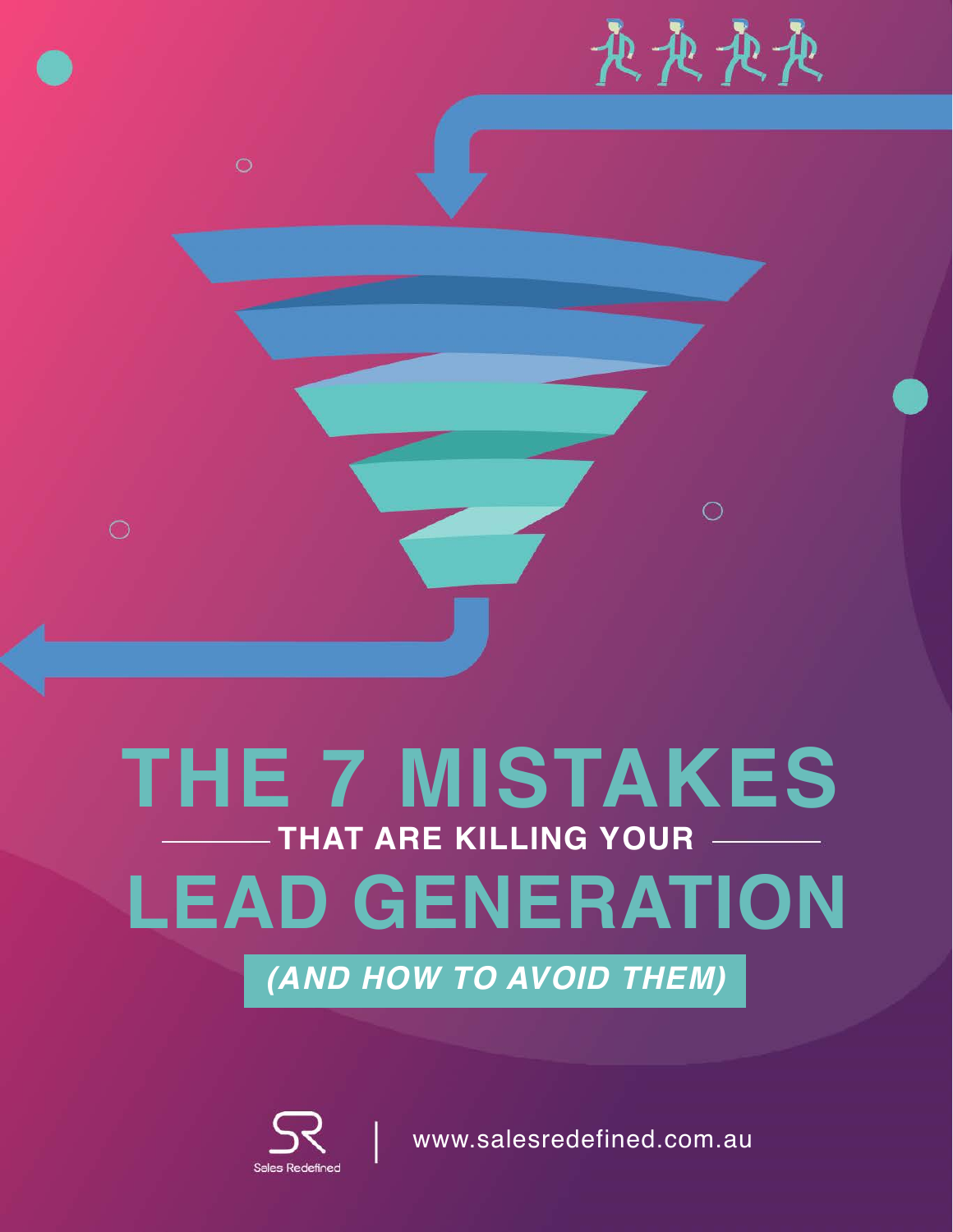

Sales Redefined is an ROI driven sales and marketing integrator that creates lead generation and sales funnels for ambitious, growth-focused organisations needing to shift to a more digitally oriented sales model. We are high performance sales specialists and have a knack for uncovering trapped sales value in businesses. We have extensive experience working with corporate clients, specifically but not limited to IT and professional services.

Are you tired of churning out one lead generation campaign after the next and seeing little to no result? Yep, we hear you and to help, we've put together the top 7 mistakes we see businesses making and how you can avoid them!

### 01 Your lead generation efforts are one-hit wonders.



Unfortunately for all of us, one-hit wonders do not work. One email blast, one blog, one advert just won't cut the mustard.

Most sales can take more than 8 touchpoints before they convert; therefore, the only real way to get an ROI on your lead generation is to build out a campaign with multiple nurturing touchpoints (Hubspot).





#### It's all about you.

Sorry to burst your bubble, but it's not about you. Lead generation strategies that focus solely on you, your products, and or services are a massive turn-off for customers.

Start by putting the customer at the centre of your efforts and focusing on creating engaging and valuable content to help them solve their problems. Consider an educational PDF, a video, or even a checklist.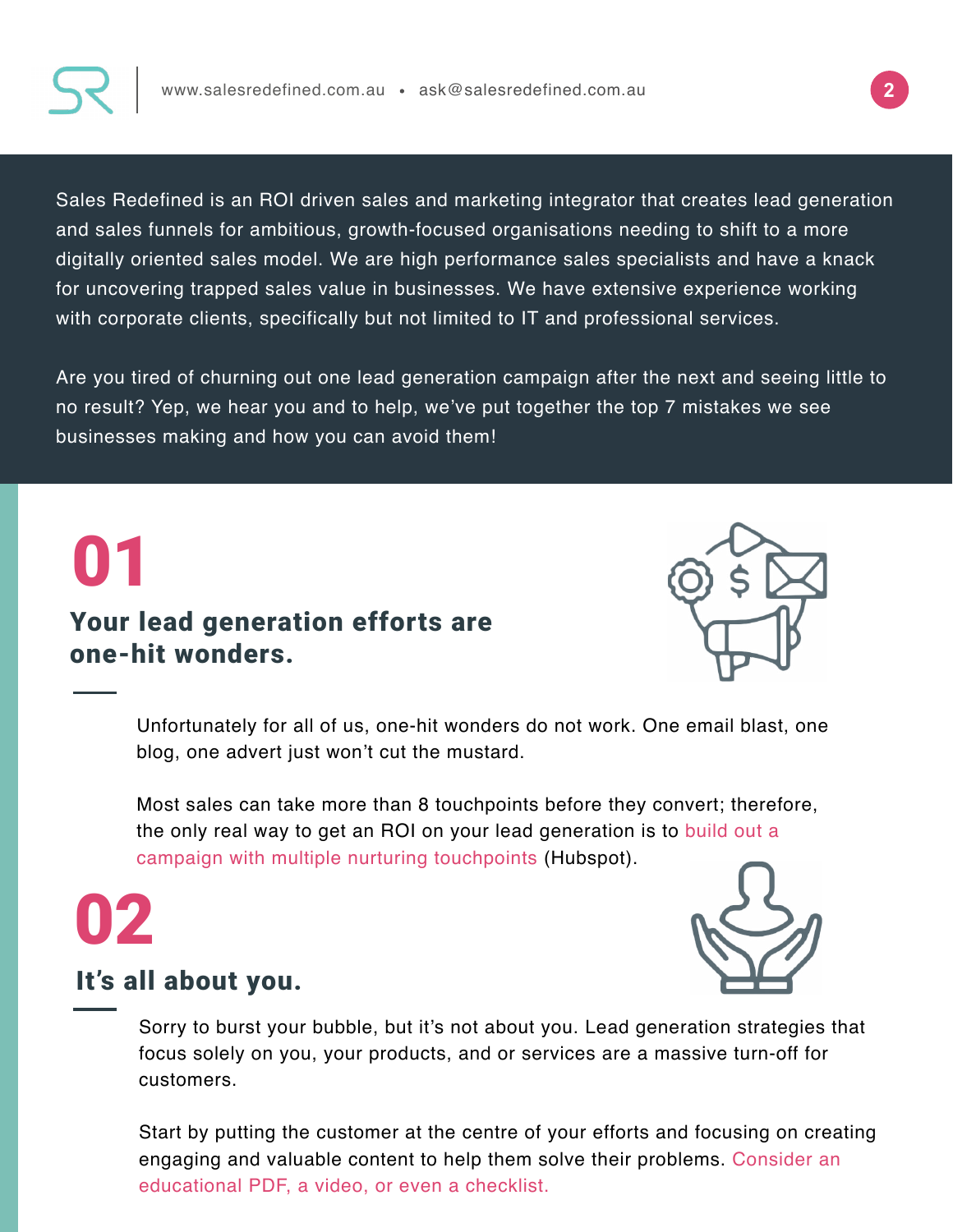# 03



Your follow up is too slow.

The old expression "the fortune is in the follow-up" really is the case. Those who respond to leads within 60 minutes are 7X more likely to go on to have a meaningful conversation (Harvard Business Review).

Channel your inner Keanu Reeves and have a need for speed before your prospects go cold!



### Married on first date point



Too many lead generation campaigns jump straight in for the kill with a strong call to action before prospects are ready. Put yourself into the shoes of your prospects and play the long game.

Remember, prospects need 8+ touchpoints, so start with low-risk steps such as a download or free video, and then build momentum from there.





44% of sales reps give up after just one follow-up, yet 80% of sales take five follow-ups or more (Hubspot). Companies that excel at lead nurturing generate 50% more sales.

Consider your sales cycle and the typical period it takes to win a net new client. Don't give up, good things take time!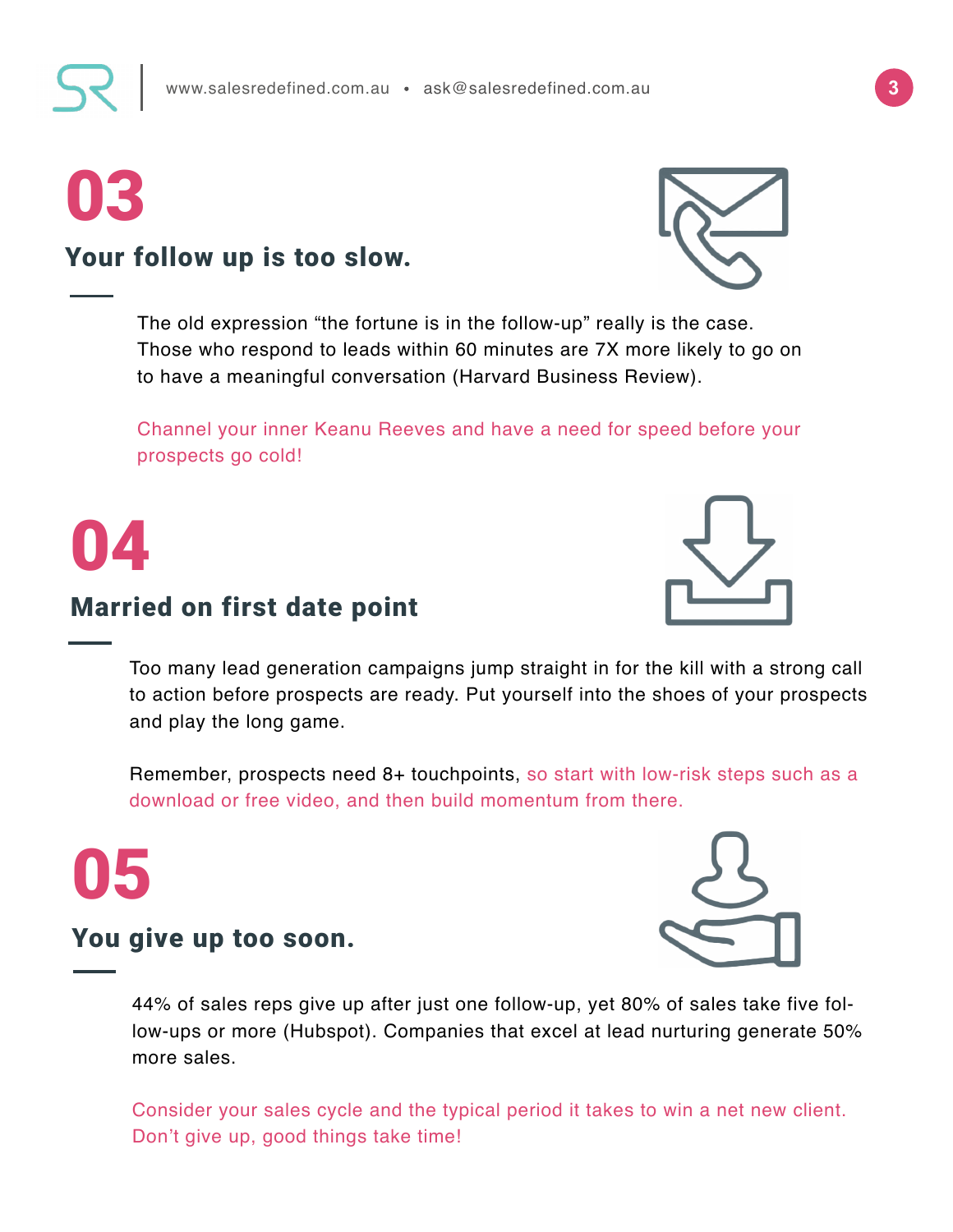# 06

#### Your sales and marketing team are disconnected.



Unfortunately, this great divide often impacts lead generation as there is no smooth transition from marketing qualified lead to sales qualified lead..

For your next lead generation campaign, build a virtual 'Smarketing team.' By bringing your sales and marketing teams together to create a SMarketing campaign, you are up to 209% more likely to generate higher revenue from your campaign (Source: Marketo)

# Only digital.

07



Yes, we know it's 2021, and while B2B buyers are now showing 2X more preference for digital interactions over traditional sales interactions, this does not mean it should be a digital-only approach (McKinsey).

We believe in digital-first, not digital-only. Don't forget to add that human element; take a prospect out for coffee, or pick up the phone for a chat.